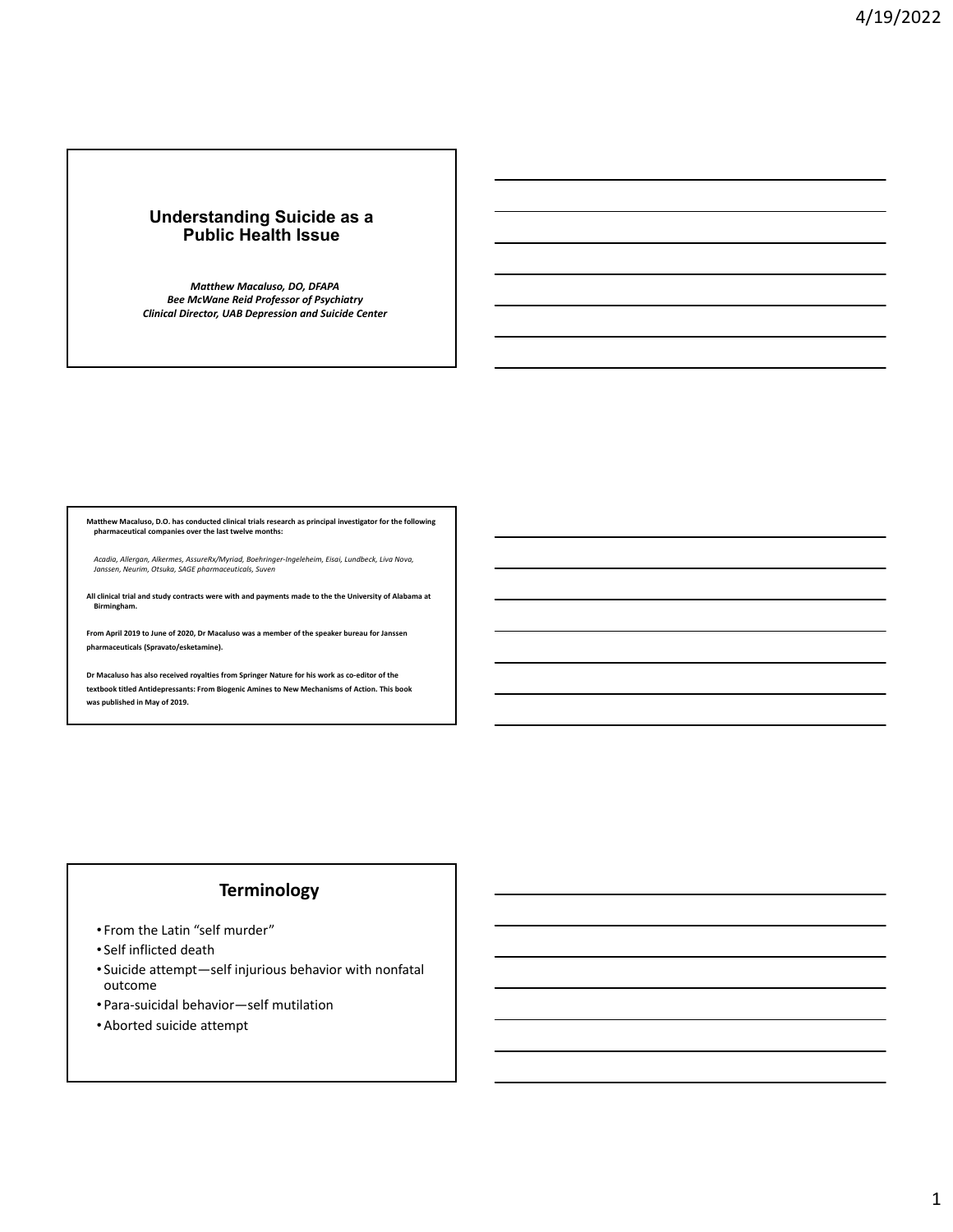## **Suicide**

- Suicidal ideation—thoughts of wanting to die
- Suicidal intent—subjective expectation and
- desire to end one's life
- Suicidal plan

## **Incidence and Prevalence**

- 250,000 suicide attempts annually in the United States
- 35,000 persons commit suicide annually in the United States
- Suicide rate 14.5 per 100,000 in US (2017)
- Scandinavia: highest rate in the world (25/100,000)
- Spain/Italy: lowest rate in the world

## Alabama Data

- Suicide is the 11th leading cause of death in Alabama
- 834 Alabamians died by suicide in 2017
- 17.1 suicides per 100,000 population in Alabama
- Alabama has higher suicide rates than the national average since 1990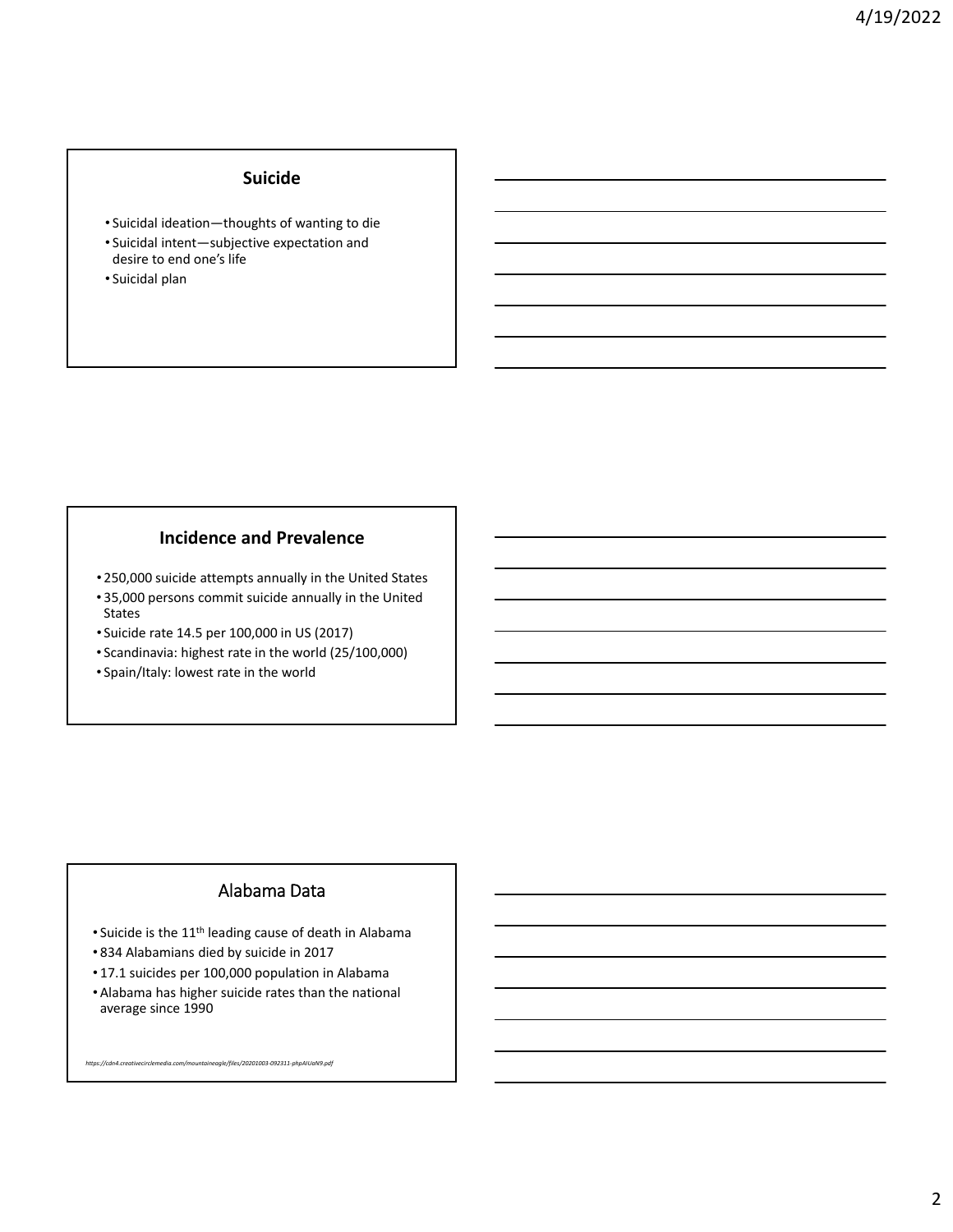| Suicides in<br>Alabama<br>(2016) | County         | Suicide Rate per 100,000 |                               |  |  |
|----------------------------------|----------------|--------------------------|-------------------------------|--|--|
|                                  | Elmore         | 44.3                     |                               |  |  |
|                                  | Morgan         | 26.9                     |                               |  |  |
|                                  | Calhoun        | 26.5                     |                               |  |  |
|                                  | Lauderdale     | 25.7                     |                               |  |  |
|                                  | Madison        | 25.3                     |                               |  |  |
|                                  | <b>Baldwin</b> | 23.5                     | 20 of 27 counties*            |  |  |
|                                  | Mobile         | 23.1                     |                               |  |  |
|                                  | Shelby         | 23.0                     | exceed the                    |  |  |
|                                  | Montgomery     | 21.8                     |                               |  |  |
|                                  | lefferson      | 21.7                     | national rate                 |  |  |
|                                  | Tuscaloosa     | 21.3                     |                               |  |  |
|                                  | Cullman        | 20.1                     |                               |  |  |
|                                  | Ftowah         | 19.5                     | National rate: 14 per 100,000 |  |  |
|                                  | Marshall       | 19.1                     |                               |  |  |
|                                  | Lee            | 18.2                     |                               |  |  |
|                                  | St. Clair      | 17.9                     |                               |  |  |
|                                  | Walker         | 16.9                     |                               |  |  |
|                                  | Chambers       | 16.6                     |                               |  |  |
|                                  | lackson        | 14.7                     |                               |  |  |
|                                  | Autauga        | 14.1                     |                               |  |  |
|                                  | <b>Blount</b>  | $13.3$ <sup>-1</sup>     |                               |  |  |
|                                  | Coffee         | 12.7                     |                               |  |  |
|                                  | DeKalh         | 12.5                     | *with available data          |  |  |
|                                  | Talladega      | 11.6                     |                               |  |  |
|                                  | Escambia       | 10.8                     |                               |  |  |
|                                  | Houston        | 10.7                     |                               |  |  |
|                                  | Limestone      | 9.6                      |                               |  |  |

| <u> 1989 - Johann Stoff, amerikansk politiker (d. 1989)</u> |  |                                                                                                                        |
|-------------------------------------------------------------|--|------------------------------------------------------------------------------------------------------------------------|
|                                                             |  | <u> 1989 - Andrea Andrew Maria (h. 1989).</u>                                                                          |
|                                                             |  | <u> 1989 - Jan Samuel Barbara, margaret e a seu a componente de la propia de la propia de la propia de la propia</u>   |
|                                                             |  | <u> 1989 - Andrea Andrew Maria (h. 1989).</u>                                                                          |
|                                                             |  | <u> 1989 - Johann Barn, mars ann an t-Amhain ann an t-Amhain ann an t-Amhain ann an t-Amhain an t-Amhain ann an t-</u> |
|                                                             |  |                                                                                                                        |

## 2009 VA Data

Males: 38.3 suicides per 100,000 population

Females: 12.8 suicides per 100,000 population

Military sexual trauma (MST) increases the risk

Greatest risk among those wounded multiple times or hospitalized for wounds

*https://www.ptsd.va.gov/professional/co‐occurring/ptsd‐suicide.asp*

## Most Common Methods (nationally)

- •Firearms (51.6%)
- •Suffocation/hanging (22.6%)
- •Poisoning (17.9%)

*American Association of Suicidology*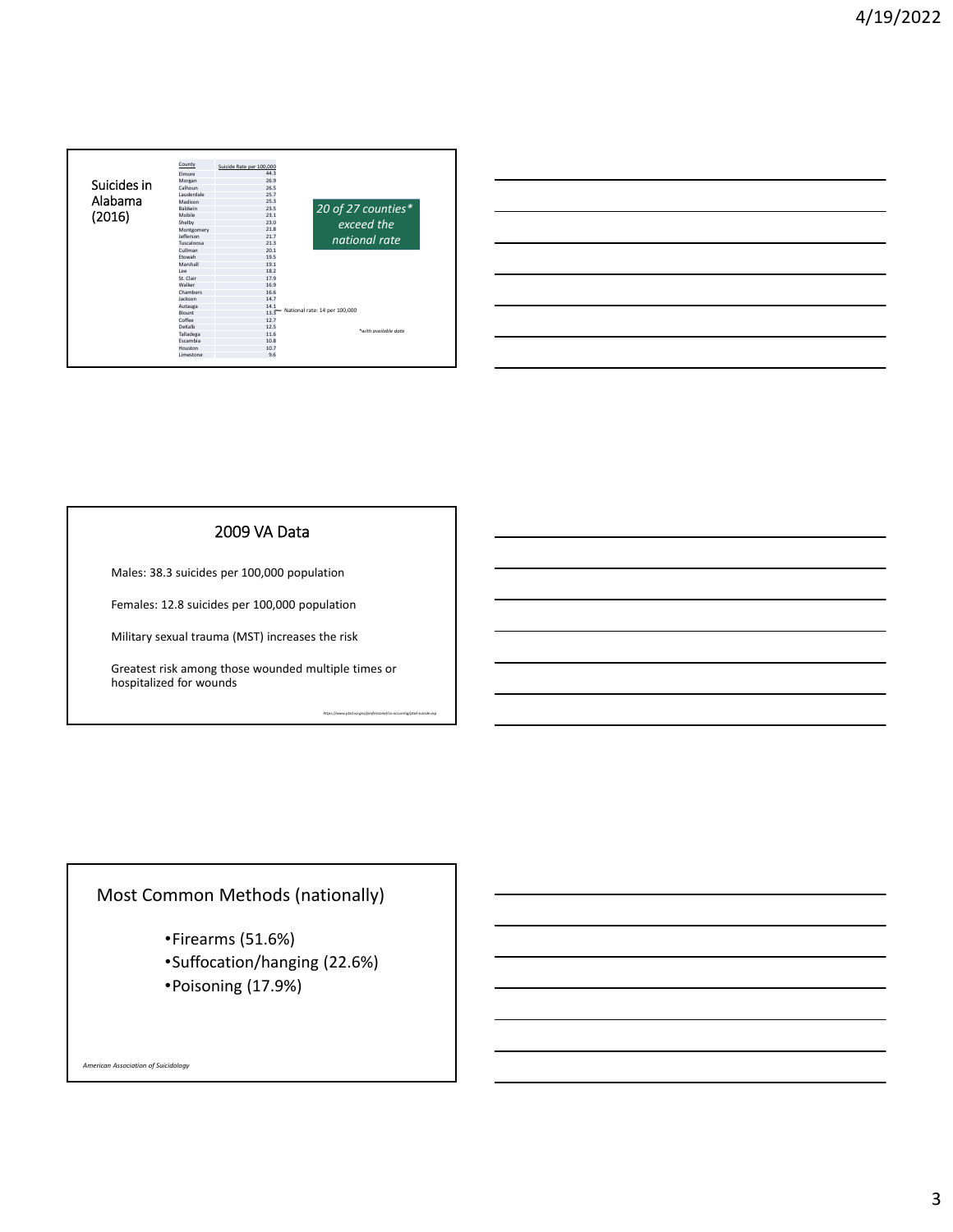## **Trends in the Data**

- Men commit suicide 3X more than women
- Women attempt suicide 4X more than men
- Men use more lethal methods (i.e. hanging)
- Rates increase with age
- Medical illness is a strong risk factor
- Most rapid rise among adolescents

*American Association of Suicidology*

## **Other Associated Risk Factors**

- Race—risk lower in nonwhites, higher in Native Americans
- Religion—lowest in Catholics, Muslims, Jews
- •Having young children is protective for women
- Marital status
	- Rate twice as high among singles
	- 4‐5X increase risk among widowed, separated/divorced

## Older Adults

- •Older adults make up 12% of the population
- •Older adults account for 18% of deaths by suicide
- •Older adults attempt less, but complete more often
- •65 and over: 15 suicides/100,000
- •75 and over: 17 suicides/100,000

*American Association for Marital and Family Therapy*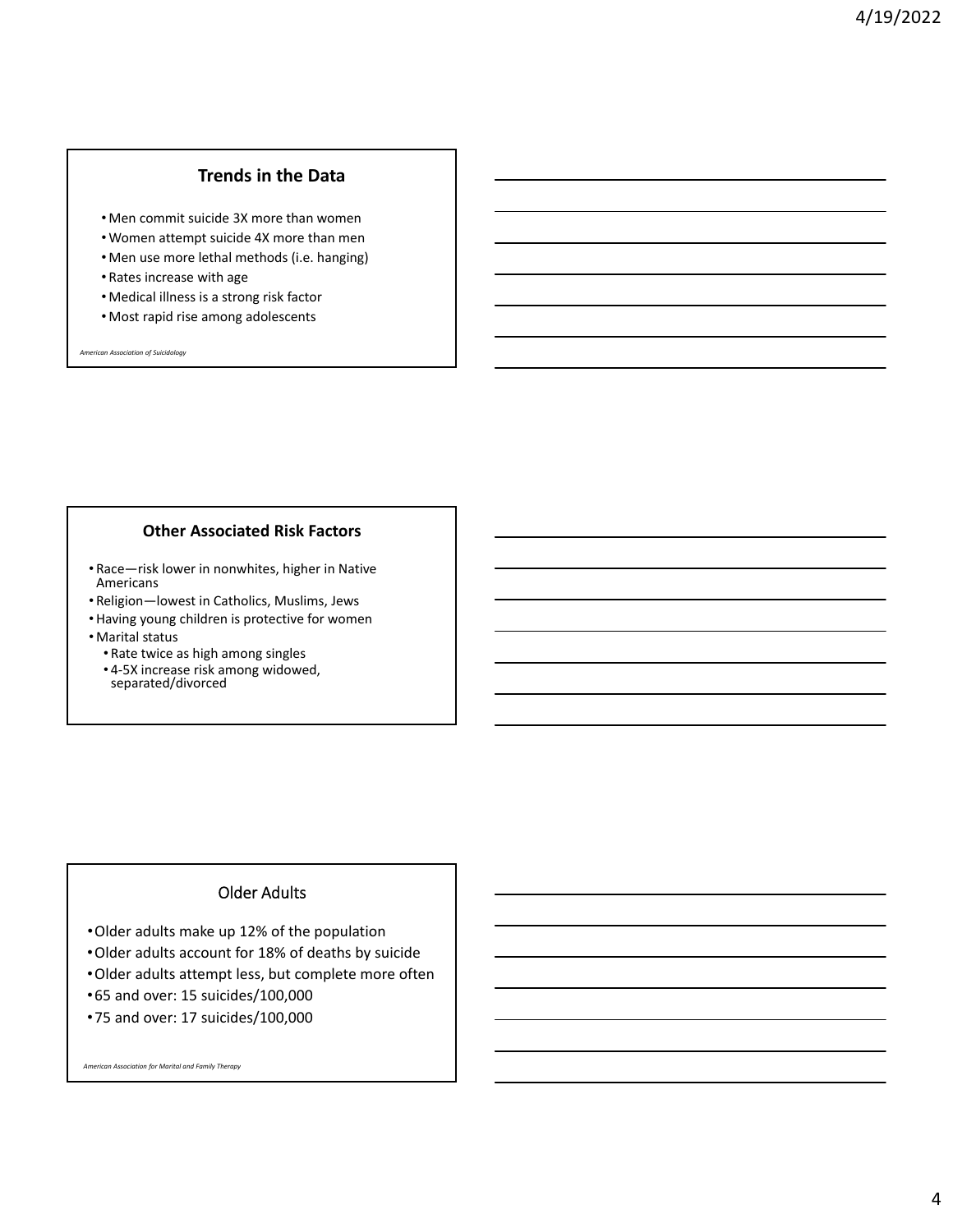## Older Adults

- Suicide among older adults may be underreported by as much as 40%
- •High rates of completed suicide due to use of more lethal methods: firearms, hanging, drowning
- •Death by suicide often mislabeled in older adults
- •Doubles suicides (spouse and partner) occurs most commonly among elderly



## **Anxiety Disorders**

- Attempts made by 20% of patients with panic disorder and social phobia
- 1% of patients who commit suicide had a diagnosis of panic disorder
- Concomitant depression increases risks
- Some studies show preexisting anxiety as an independent risk factor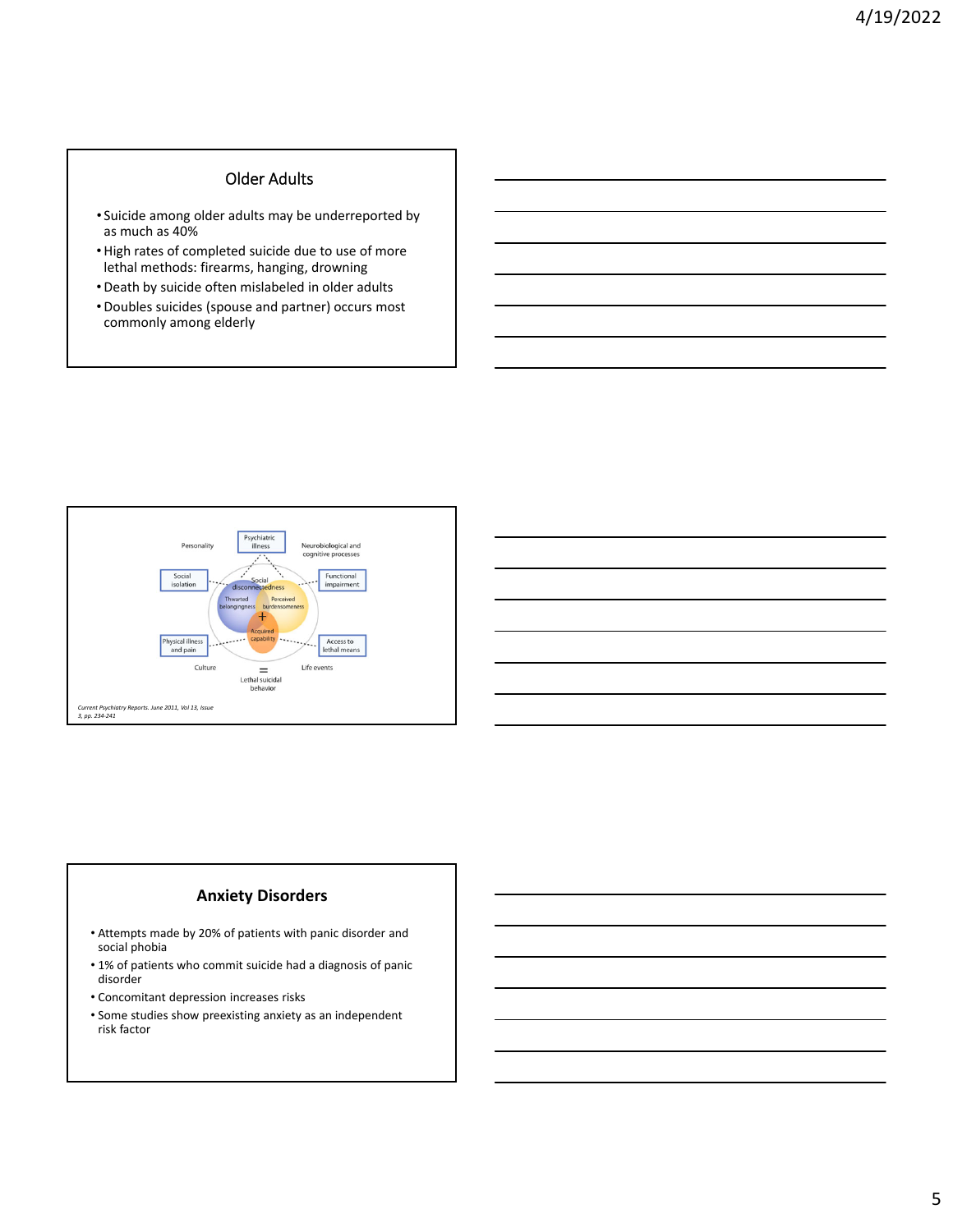## **Mood Disorders**

- 50% of all persons who commit suicide are depressed
- 15% of depressed patients commit suicide
- Patients with mood disorders accompanied by panic attacks are at highest risk
- Bipolar disorder—mixed features highest risk

## Neurocognitive Disorders

- Haw and colleagues concluded that more research is needed to understand the relationship between neurocognitive disorders and suicide
- Most literature suggests a link between receiving a dementia diagnosis and suicide
- Rates vary by type of dementia (major neurocognitive disorder)

Haw C, Harwood D, Hawton K. Dementia and suicidal behavior: a review of the<br>literature. Int Psychogeriatr. 2009;21:440–53.

## **Schizophrenia**

- Early in course of illness
- 4,000 complete suicide per year in US
- 10% of persons who commit suicide have schizophrenia
- Prominent delusions are high risk
- Command hallucinations are high risk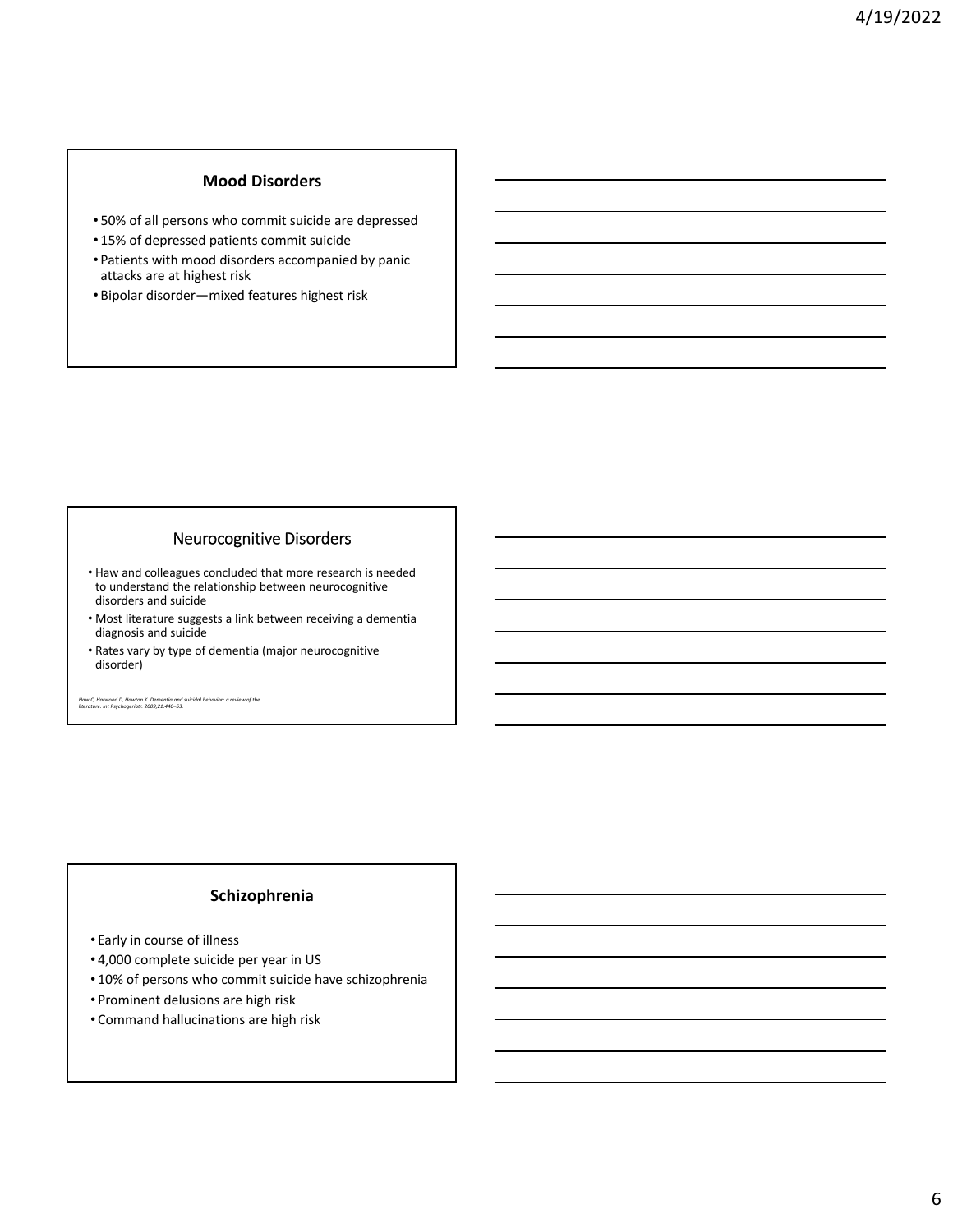## Suicide risk in older adults with schizophrenia

About author manuscripts<br>1. Author manuscript: available in PMC 2012 Apr 1.<br>final estised form as:<br>181. 2011 Jun; 7(3): 379–393.<br>217/ahe.11.23 Aging healt<br>Published is<br>Aging head

## **Suicidal behavior in the older patient with schizophrenia**<br>John Kasskow,<sup>1,2,†</sup> Lod Montoss,<sup>3</sup> Laurie Pointy,<sup>1</sup> Lauren Fox,<sup>1</sup> and Sidney,Zisook<sup>4</sup><br>Author information.<del>P.</del> Convisiti and License information.P.

### See other as cles in PMC that cite the published article. **Abstract**

**tract**<br> **is known about treating elderly suicidal patients with schizophrenia. The purpose of this article is to<br>
to the literature dealing with this population and to discuss what is required to advance this field. Most** Little is known<br>review the lite<br>available studi<br>lower quality<br>attempts; it is

PMCID: PMC3198783<br>NIHMSID: NIHMS316977

Go to:  $\odot$ 

## **Substance Use Disorders**

- •Suicide rate 20X higher for heroin dependent patients
- •Alcohol dependence increases risk of suicide
- •2/3 of alcohol dependant patients who complete suicide also had mood disorders

## **Do Substance Use Disorders Increase Suicide Risk?**

- People with substance use disorders are at **four to seven** times greater risk for death by suicide (Conner et al., 2019; San Too et al., 2019).
- SUDs may contribute more risk among women in veteran populations (Bohnert et al., 2016), but not the general population (Conner et al.,<br>2019).
- However, other mental disorders and risk factors may explain the increased risk (Bohnert et al., 2016).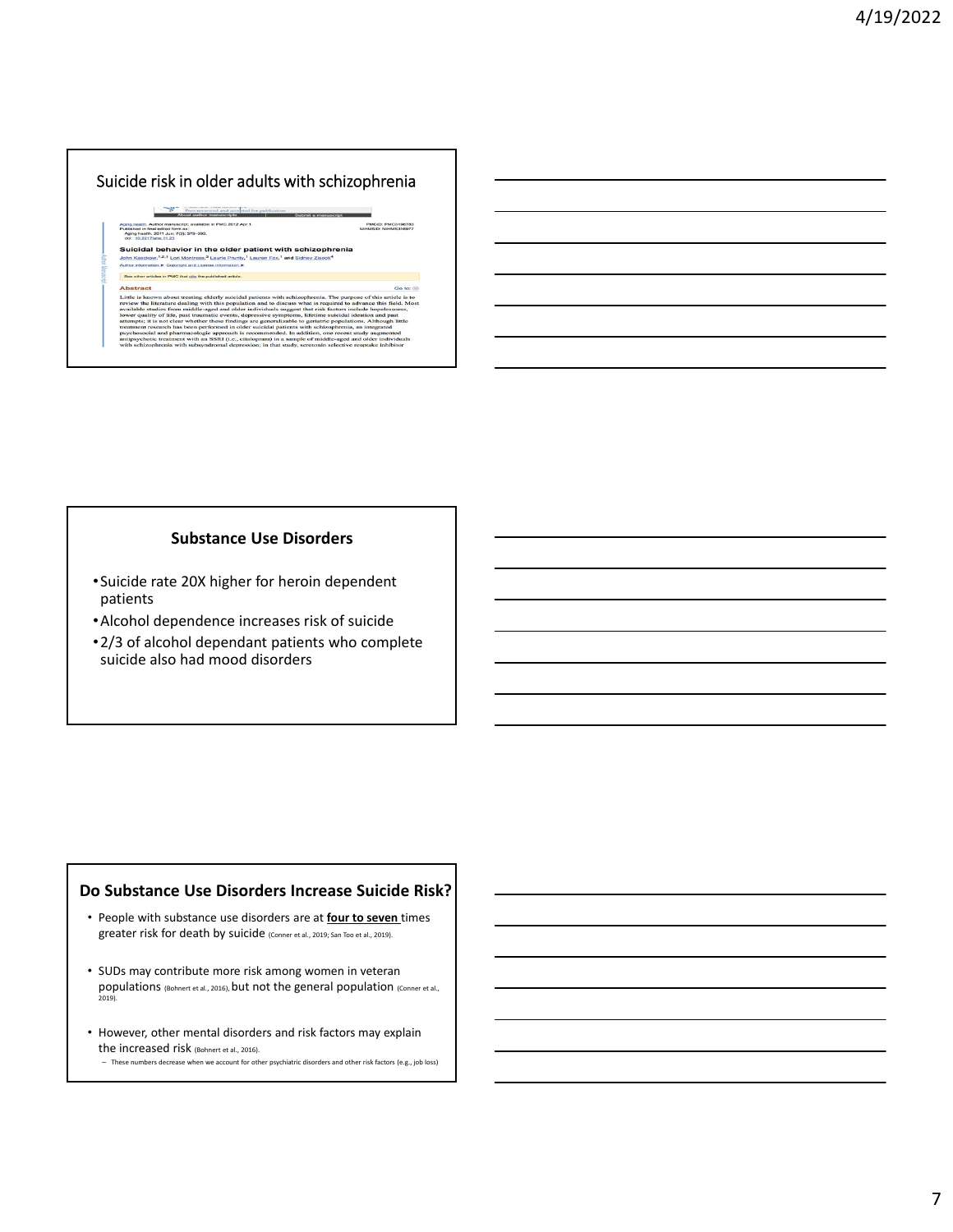## **Which SUDs Contribute Most Risk?**

Data are limited; less data on stimulant and cannabis

- **Alcohol use disorder:** 3 times risk (Darvishi et al., 2015)
- **Sedative use disorder**: 4‐12 times risk (Bohnert et al., 2016)
- **Opioid use disorder**: 2‐8 times risk (Bohnert et al., 2016)



## **Example: Suicide in the context of opioid transitions**

VA patients whose opioid treatment for pain was stopped were at greater risk for death, including suicide (Oliva et al., 2020)

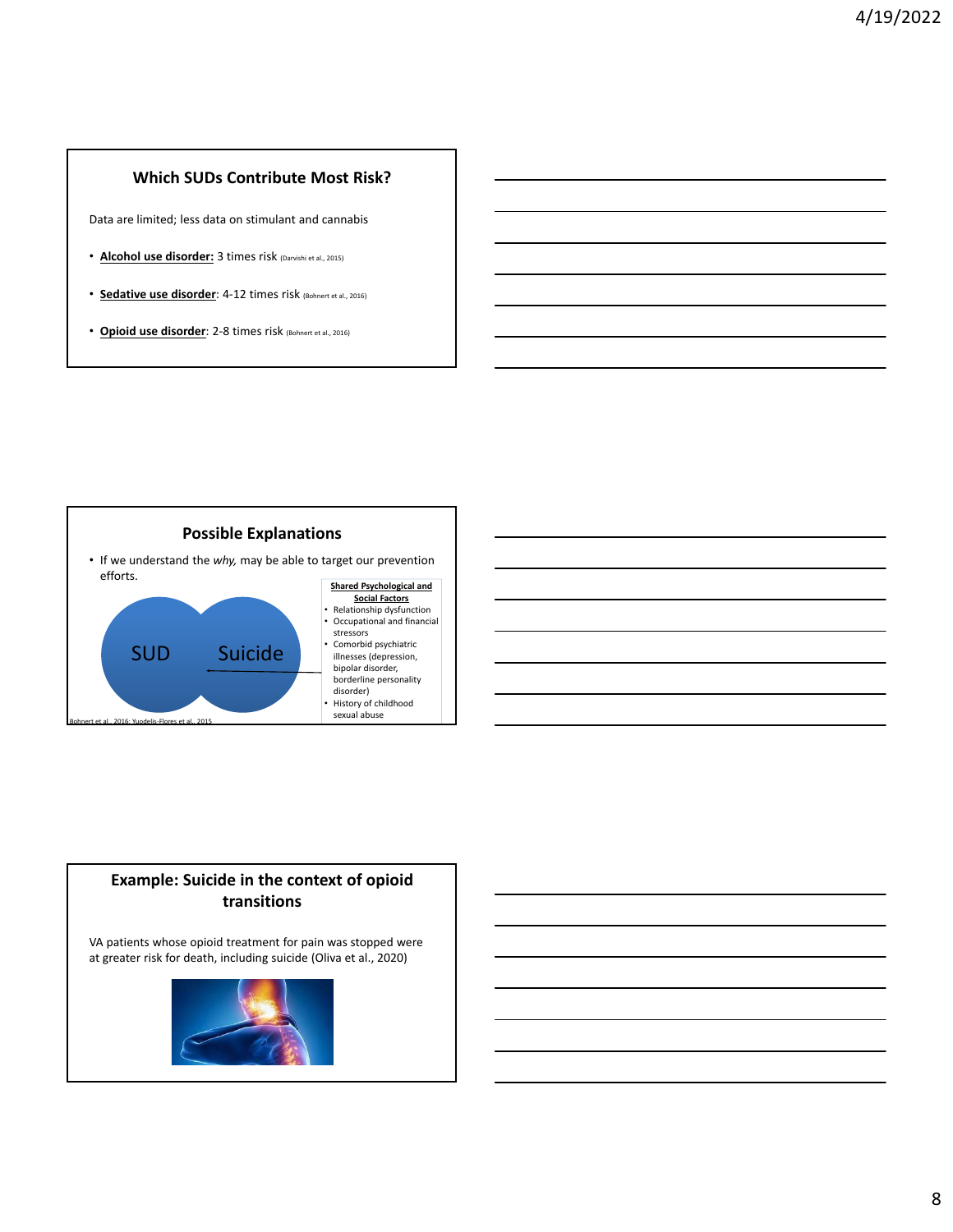### **Example: Acute Alcohol Intoxication**

- 34% of suicide decedents have a nonzero level of alcohol in their blood at time of death (Anestis et al., 2015).
- Some theorists believe that alcohol intoxication can amplify existing mood (tears in the beer effect) and increase risk (e.g., Hufford, 2001).
- Additionally, people may become more aggressive, fearless, or impulsive as a result of drinking, enabling them to attempt suicide (Wolford‐Clevenger et al., 2015; 2018).

## PTSD and Suicide

- •Higher levels of intrusive memories can predict relative risk for suicide
- Some studies show a link between suicide, PTSD and either antisocial personality or depression
- When controlled for co‐morbidities, PTSD appears to increase the risk for suicide

## **Personality Disorders**

• Patients with PD have 7X increased risk

*https://www.ptsd.va.gov/professional/co‐occurring/ptsd‐suicide.asp*

- BPD associated with parasuicidal behaviors
- BPD patients with high impulsivity at increased risk
- •Incarcerated APD patients with high risk
- Prisoners have highest suicide rate of any group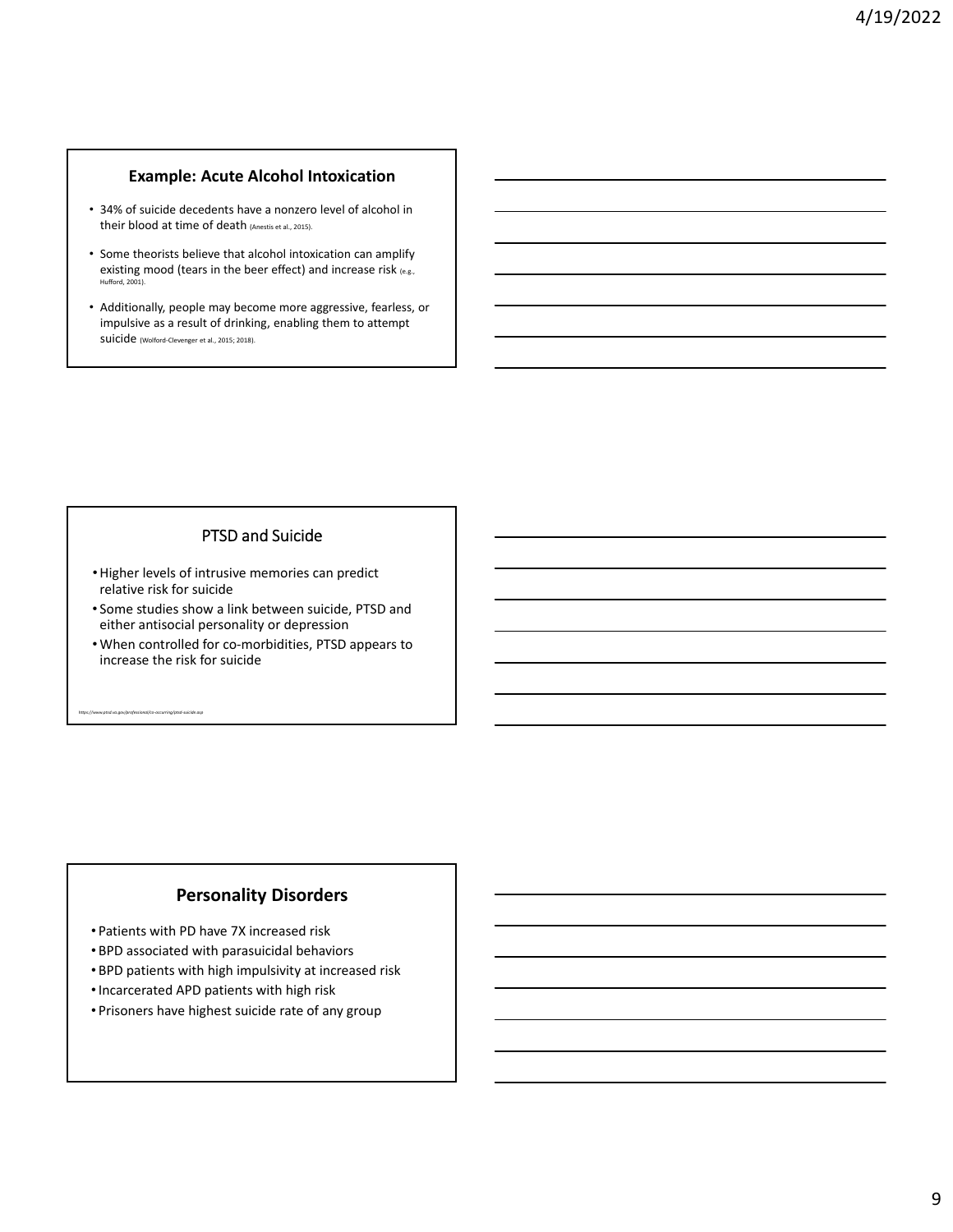## **Interview Techniques**

- Conflicting data on rating scales
- Some evidence supports semi‐structured interviewing
- "Identify modifiable, treatable risk and protective factors"—APA treatment guidelines
- The US Preventive Task Force does not recommend universal screening in primary care
- Therapeutic alliance a protective factor

## Intervention Trials

- •Increased connectedness decreased suicide in older adults in two studies
- Both studies were more than 10 years long and used telephone‐based outreach and support
- •Japanese studies used health education, volunteer and peer support activities

De Leo D, Dello Buono M, Dwyer J. Suicide amang the elderly: the long-term impact of a telephone support and<br>assessment intervention in northern Italy. Br J Psychiatry. 2002;181:226-9. Oyama H, Sakashita T, Ono Y, Goto M, Fujita M, Koida J. Effect of community-based intervention using depression<br>screening on elderly suicide risk: a meta-analysis of the evidence from Japan. Community Ment Health J. 2008;4

*20.*

## PROSPECT Trials

- •Intervention used a collaborative care model of care managers, algorithm guided medication management, and interpersonal therapy
- Results showed decrease in suicidal ideation over a two year period
- The collaborative model improved social connectedness

Alexpoules GS, Payvalds GF, III, Buce Mit, et al. Bedschg suicidal sleedon and depension in older primary can patients: 34-<br>month outcames of the PRGSPECT study. Ans I Psychiatry 2000. doi:10.11716/oppl.ajp.2006.08121779.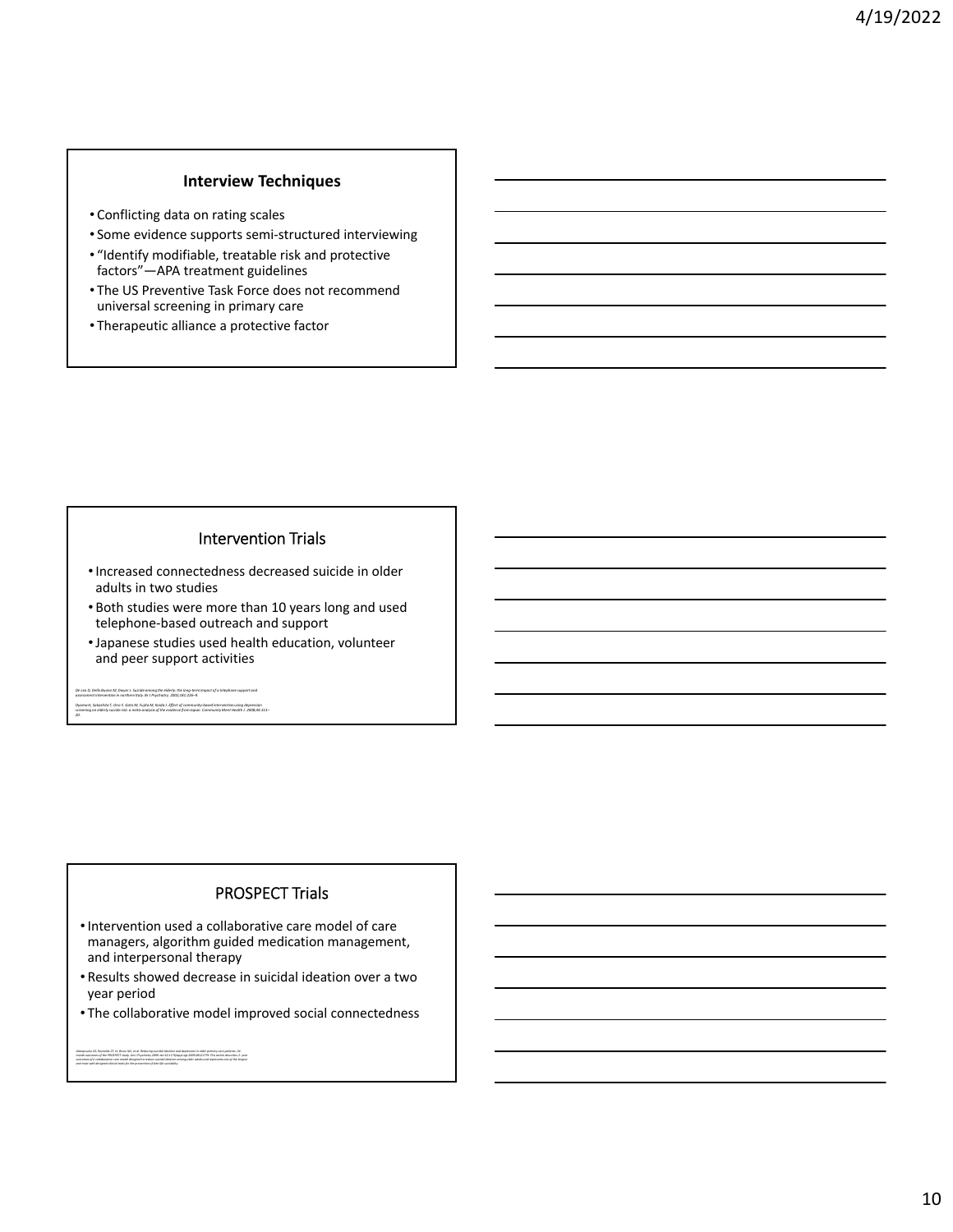## Psychopharmacology

- Lithium
	- –Decreases suicide risk in bipolar patients
- Clozapine
	- –Decreases suicide risk in schizophrenic and schizoaffective patients
- Esketamine
	- FDA indication for suicidality